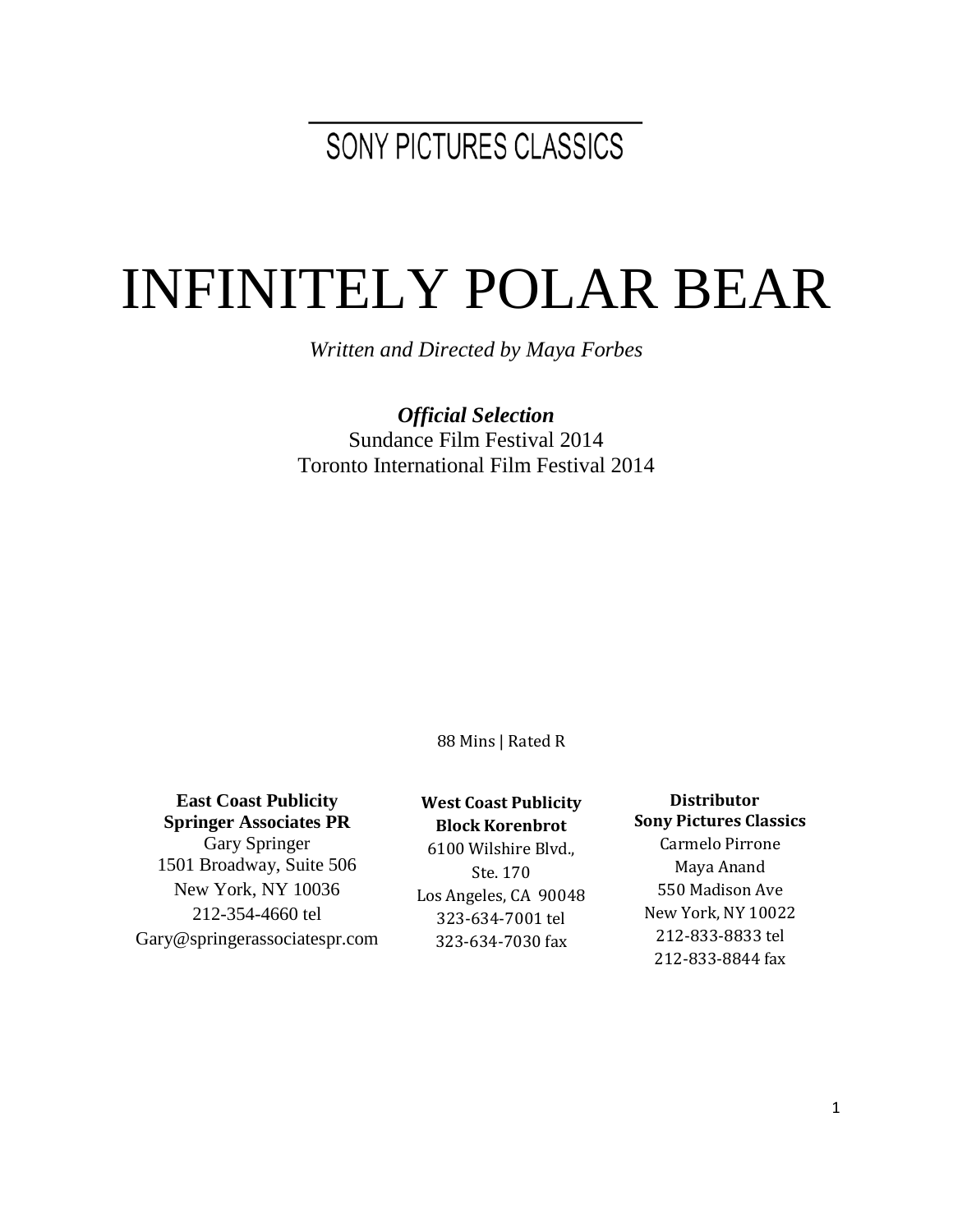#### **SYNOPSIS**

#### 1978.

While most fathers spend their days at work, CAM STUART (Mark Ruffalo) is more likely to be found mushroom-hunting, cooking elaborate meals, or working on one of his many halfcompleted projects. His family's wealth keeps his family just barely afloat, while Cam struggles to live with manic depression. When Cam has a manic breakdown that lands him in a mental hospital, his wife MAGGIE (Zoe Saldana) and their two young daughters, AMELIA and FAITH, are forced to leave their house in the country and move into a cramped apartment in Cambridge, where Maggie tries to find a decent job, with no luck.

Broke, stressed, and overwhelmed, Maggie applies to business school and is accepted to Columbia University's MBA program. Seeing this as her chance to build a better life for their daughters, Maggie asks Cam to become the primary caregiver for the girls while she completes her degree in New York. After all, routine is what the doctor ordered and the girls miss their dad. Cam agrees, hoping to rebuild his family. But the two spirited girls are not interested in making things easy for him.

With Maggie away in New York, Cam quickly realizes that he's in over his head. Over the course of the next 18 months, as Maggie rushes to complete her degree, he learns, through trial and a lot of error, how to take care of his precocious daughters as well as himself. After years of struggling to find his place in the world, Cam may finally have found where he fits in.

Based on a true story, INFINITELY POLAR BEAR is a funny and heartbreaking portrait of the many unexpected ways in which parents and children save each other.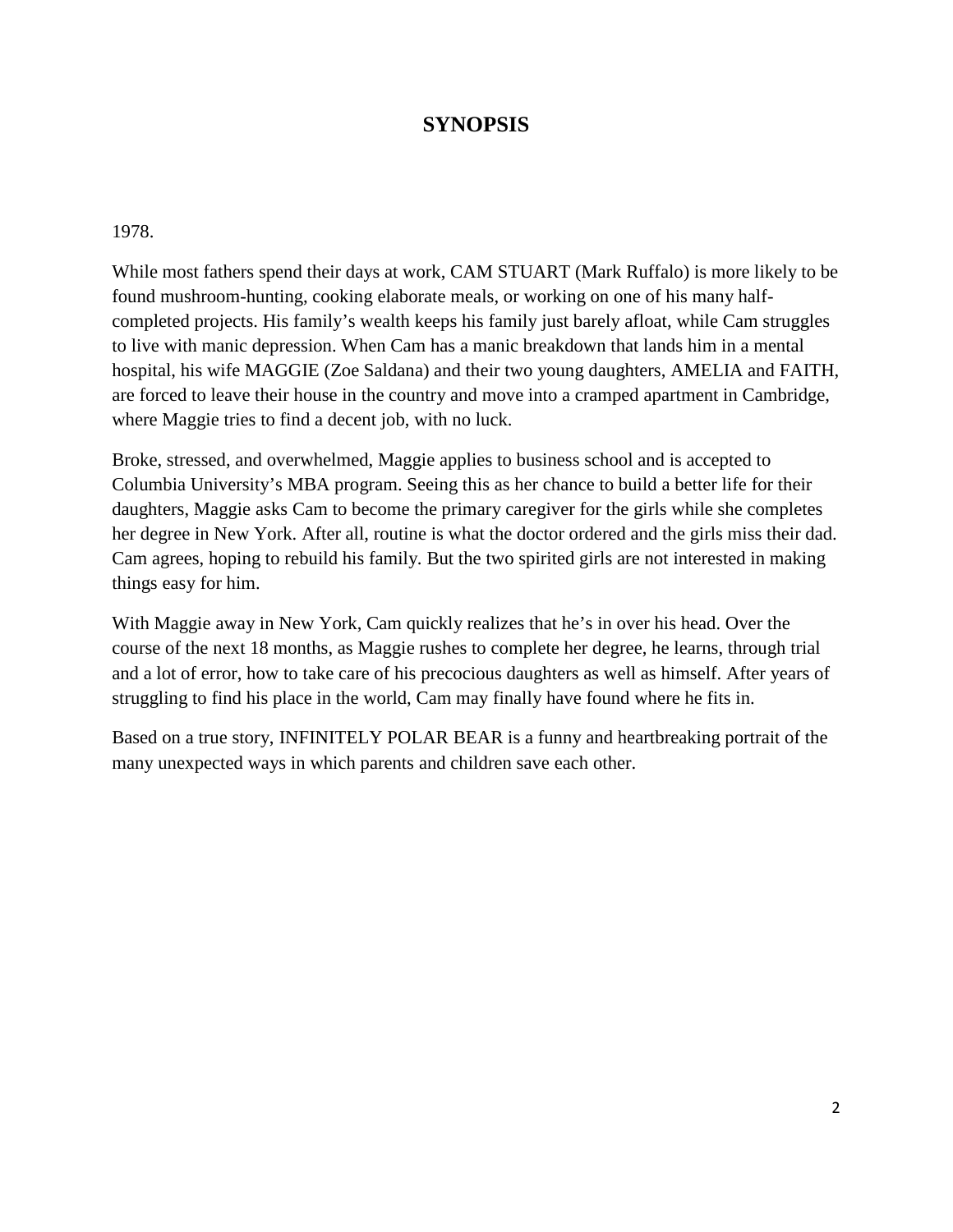#### **CREDITS**

#### **CAST**

**Pauline Stuart** BETH DIXON **Murray Stuart KEIR DULLEA** 

**Cam Stuart** MARK RUFFALO **Maggie Stuart** ZOE SALDANA **Amelia Stuart** IMOGENE WOLODARSKY **Faith Stuart Manual ASHLEY AUFDERHEIDE** 

#### FILMMAKERS

**Written & Directed by** Maya Forbes **Produced by** Wally Wolodarsky, Benji Kohn, Bingo Gubelmann, Sam Bisbee, Galt Niederhoffer **Executive Produced by** J.J. Abrams, Bryan Burk, Austin Stark, Ruth Mutch, Noah Millman, Mark Ruffalo, Jackie Kelman Bisbee, Danny Rifkin, Tom Valerio, Richard Rifkin **Director of Photography** Bobby Bukowski **Production Designer** Carl Sprague **Edited by** Michael R. Miller, A.C.E. **Costume Designer** Kasia Walicka-Maimone **Music by** Theodore Shapiro

**A Paper Street Films/Park Pictures Production In Association with Bad Robot and KGB Media**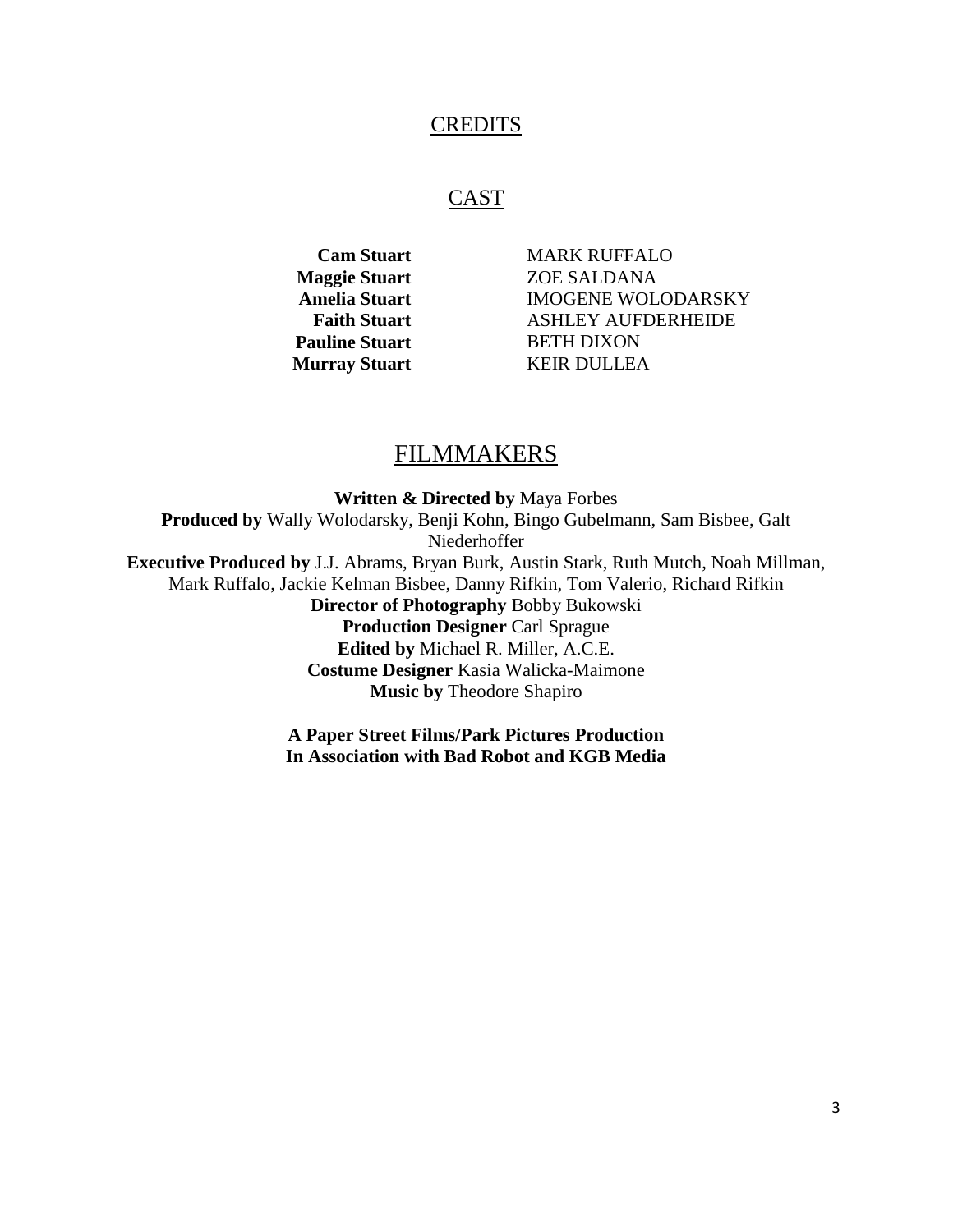# Director's Statement

I love personal, idiosyncratic films about families: films that connect us to each other and to our humanity. Yet I had been working in Hollywood as a writer for fifteen years, busily not writing the kind of film that I love best. In 2007, I resolved to finish a personal script about my childhood.

When I was six, my world imploded. My father suffered a series of manic breakdowns and my parents separated as a result. We moved from a house in the country to a tiny apartment in the city of Cambridge. My mother was finding it impossible to get a decent job. My sister and I were attending our local public school, which was rough and underfunded. My father's family, one of the most established in New England, would not help us financially because of the bizarre family rules about money: you were never supposed to ask for it, and if you did, they shamed you.

My mother was desperate. She wanted her daughters to get a good education. So in 1978, when I was ten, she enrolled in Columbia Business School in the belief that an advanced degree would help her save our futures. She left us in the care of our manic-depressive father and came back to help every weekend, sleeping on the sofa. I wrote INFINITELY POLAR BEAR about this difficult time. My mother's plan seemed crazy. My sister and I were sad and furious and ashamed of the way we lived. And yet, in the end, it worked. We became our own version of a family -- just like so many families out there who survive, and even thrive, in unconventional ways.

When I finished the script for INFINITELY POLAR BEAR, I knew what I wanted to see: a film that was funny, sad, authentic and warm. Warmth was very important to me. I wanted to see a humane film about the effects of mental illness on a family. I wanted to see real, resilient children. I wanted to see a movie about love and the hard choices people have to make every day.

And once I had seen it so clearly in my mind, once I knew how it was supposed to look and sound and feel, I knew that I had to direct it. This decision meant getting it made would take years and that the movie might never be made at all. But if I gave it to someone else to direct, I would forever be haunted by what might have been.

So while the idea of directing the film scared me, the idea of chickening out scared me more. I have two daughters and I am always telling them the same things my mom told me: take creative risks; don't be afraid of being the boss; be bold; you can only truly fail by not trying. For my daughters, I had to take this leap. I had a vision and I followed it.

#### -Maya Forbes, *Infinitely Polar Bear*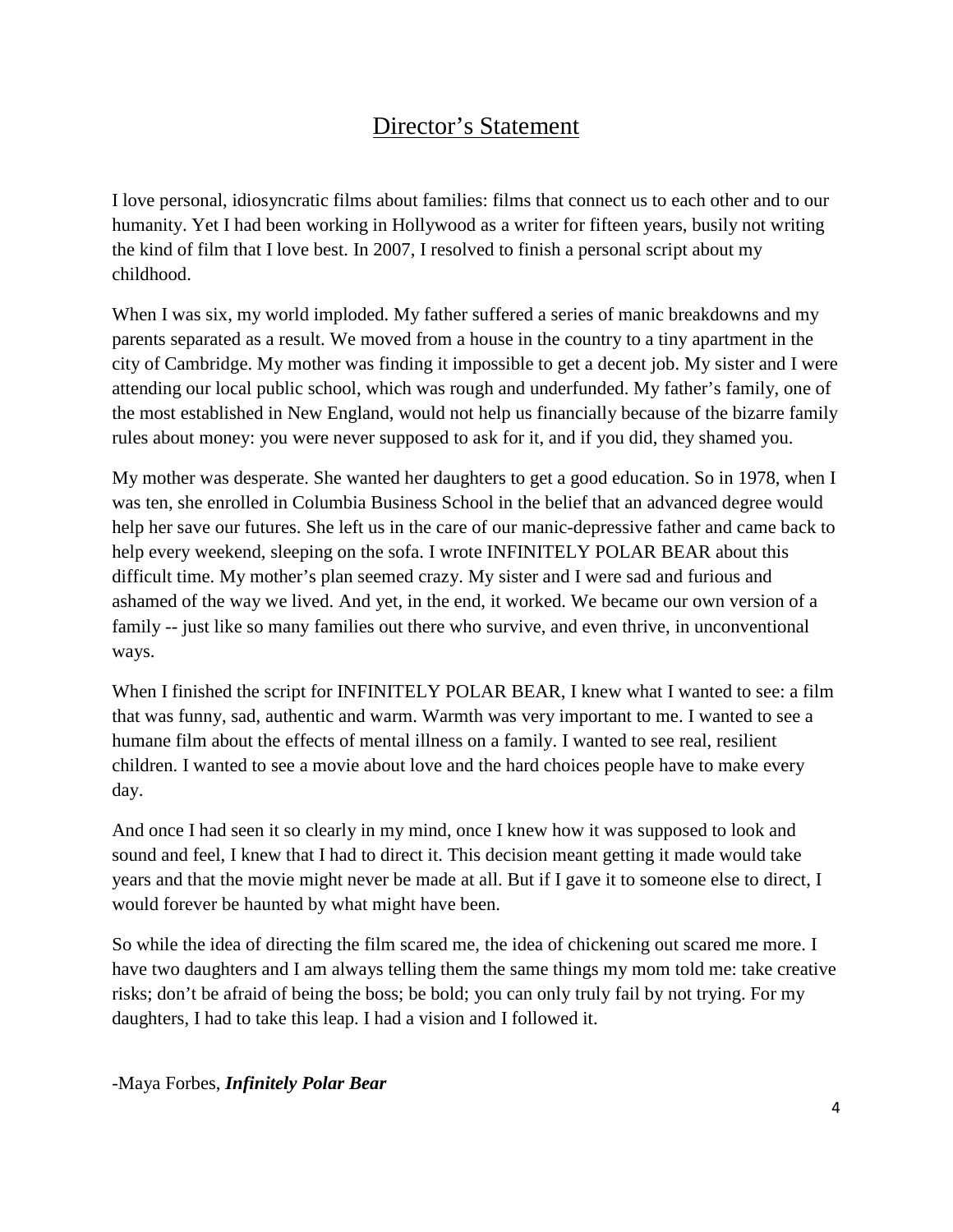### ABOUT THE DIRECTOR

Maya Forbes was born and raised in Cambridge, MA. She attended Harvard University where she spent four years writing for *The Harvard Lampoon*. During her freshman year of college, her play *The Nestling* was performed in New York as part of *The Young Playwright's Festival*. After graduation, she moved to Los Angeles to write for film and television. She began her career on the HBO comedy, "The Larry Sanders Show," and spent four years as a writer/producer on that groundbreaking show. She has since written numerous television episodes and feature films, including the animated "Monsters vs. Aliens" and the independent "Seeing Other People," both of which she wrote with her husband, Wally Wolodarsky. Maya also writes songs with her sister, China Forbes, who is the lead singer of the band *Pink Martini*. "Infinitely Polar Bear" is Maya's first film as writer and director. She was honored to be selected as one of *Variety's 10 Directors to Watch* in 2013.

Maya lives in Santa Monica with her husband and their three children.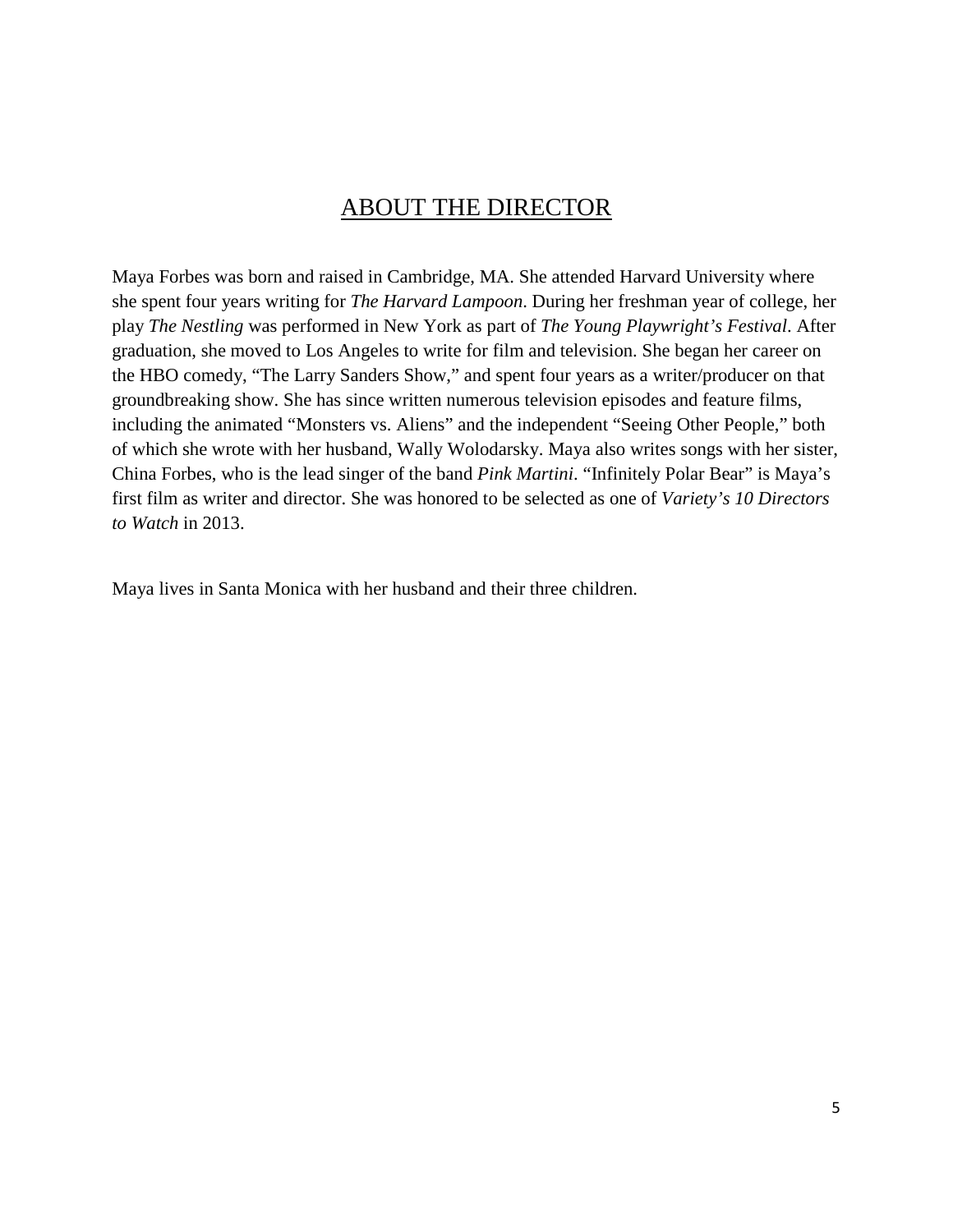# ABOUT THE CAST

**MARK RUFFALO (Cam Stuart):** Academy Award nominee Mark Ruffalo is one of Hollywood's most sought-after actors, easily moving between stage and screen and working with directors including Ang Lee, Martin Scorsese, Michael Mann, Spike Jonze, David Fincher, Fernando Meirelles and Michel Gondry. Ruffalo is Emmy nominated for the 2014 original HBO film "The Normal Heart," opposite Julia Roberts and Matt Bomer and directed by Ryan Murphy. "The Normal Heart" tells the story of a gay activist attempting to raise HIV/AIDS awareness during the onset of the HIV-AIDS crisis in New York City in the 1980s. Ruffalo appears in Bennett Miller's "Foxcatcher" opposite Channing Tatum and Steve Carell, and "Begin Again" in which he stars with Keira Knightley. "Foxcatcher" follows the story about John du Pont, who suffered from paranoid schizophrenia and killed Olympic wrestler David Schultz (Ruffalo)."Begin Again" is a story about an aspiring female singer in New York City whose world takes a turn for the better when a down-on-his-luck record producer (Ruffalo) discovers her, and the two forge a romance and turn each other's lives around.

Also recently, Ruffalo was seen in "Thanks for Sharing," which follows three people who become friends while undergoing a 12-step treatment for sex addiction. The film, written and directed by Stuart Blumberg, also stars Gwyneth Paltrow and Tim Robbins. Additionally, Ruffalo was also seen in "Now You See Me," in which he stars opposite Morgan Freeman, Woody Harrelson and Jessie Eisenberg. The film, directed by Louis Leterrier, follows a team of FBI agents as they track a squad of the world's greatest illusionists, who pull off bank heists during their performances. In 2012, Ruffalo was seen in Marvel Enterprises' international box office hit, "The Avengers," in which he portrayed 'Bruce Banner,' and 'The Incredible Hulk.' The film also stars Samuel L. Jackson, Robert Downey Jr., Scarlett Johansson, Jeremy Renner, Chris Hemsworth and Chris Evans, and is directed by Joss Whedon.

Ruffalo earned nominations for an Academy Award, Screen Actors Guild Award, BAFTA Award and Independent Spirit Award for his performance in"The Kids Are All Right," directed by Lisa Cholodenko. He was also honored with the *Best Supporting Actor Award* by the New York Film Critics Circle.

In 2011, Ruffalo made his directorial debut with "Sympathy for Delicious," which premiered at the Sundance Film Festival on January 23, 2010 and went on to win the Special Jury Prize for dramatic film. The film stared Orlando Bloom, Laura Linney, Juliette Lewis and Ruffalo in a story about a Los Angeles DJ who finds that he has the power to heal.

In 2010, he was seen in "Shutter Island," directed by Martin Scorsese. Ruffalo starred opposite Leonardo DiCaprio in the film. In 2007, Ruffalo appeared in the Phoenix Pictures film "Zodiac"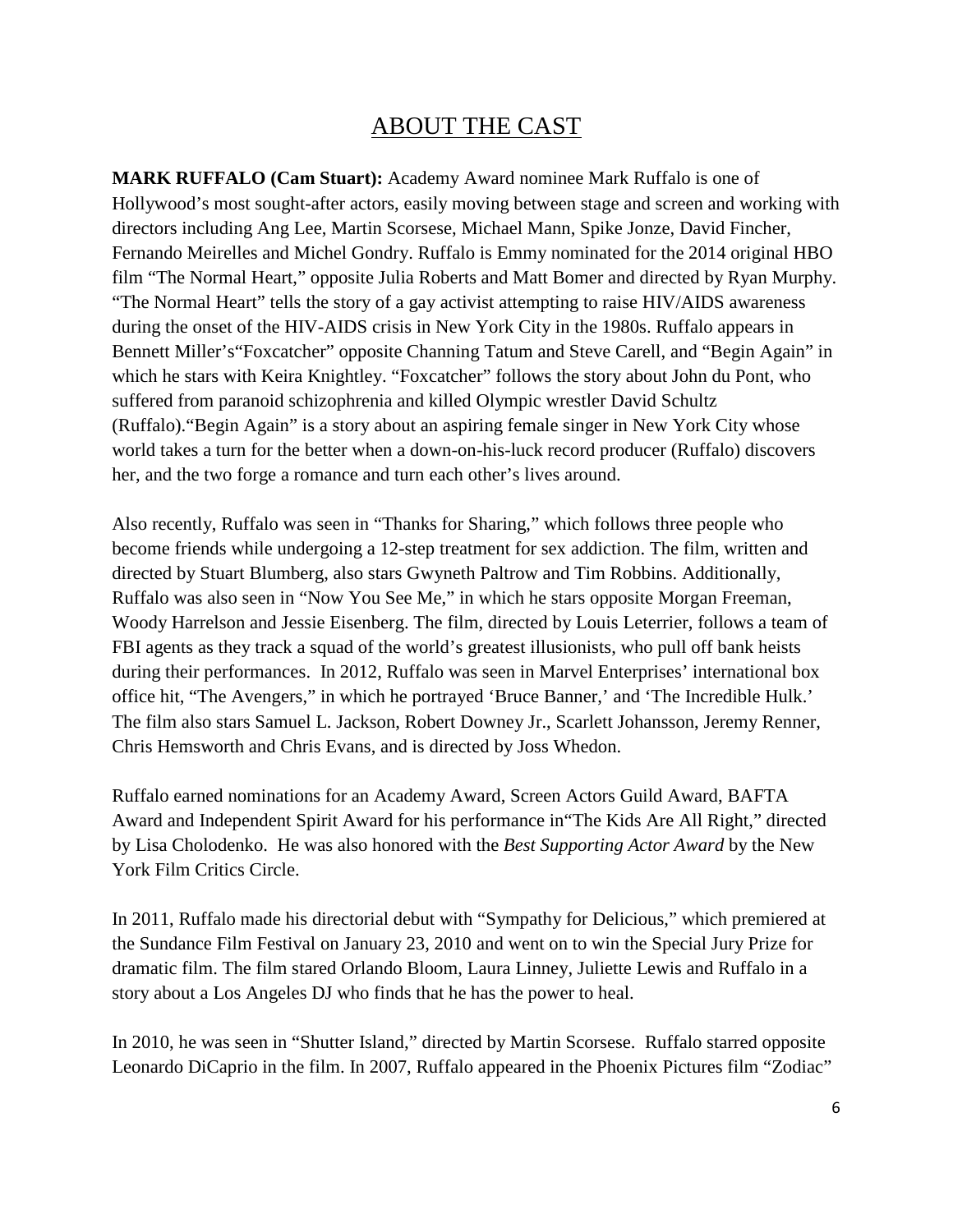opposite Jake Gyllenhaal and Robert Downey Jr. Ruffalo portrayed the infamous Detective Dave Toschi, who devoted his career to tracking down the Zodiac killer. In 2006, Ruffalo made his Tony Award-nominated Broadway debut in the Lincoln Center Theater's revival of Clifford Odets' "Awake and Sing!" The original cast included Ben Gazzara, Zoe Wanamaker and Lauren Ambrose.

He appeared in 2004 in the Michael Mann directed "Collateral" opposite Tom Cruise. He was also seen in Warner Independents' "We Don't Live Here Anymore" opposite Naomi Watts, Peter Krause and Laura Dern. Ruffalo served as an executive producer on the film which screened at the Sundance Film Festival. Also in 2004 Ruffalo starred the romantic comedy "13 Going on 30," opposite Jennifer Garner and appeared in Charlie Kaufman's "Eternal Sunshine of the Spotless Mind" opposite Jim Carrey and Kate Winslet. In 2003, Ruffalo was seen opposite Meg Ryan in Jane Campion's film "In The Cut."

Ruffalo earned critical recognition in 2000 for his role in Kenneth Lonergan's "You Can Count on Me," opposite Laura Linney and Matthew Broderick. The Martin Scorsese-produced film won coveted *Grand Jury Prize* for best film in dramatic competition and the *Waldo Salt Screenwriting Award* at the 2000 Sundance Film Festival. His other credits include "The Brothers Bloom," "Margaret," "Blindness," "Just Like Heaven," "Reservation Road," "All the King's Men," "What Doesn't Kill You," "My Life Without Me," "The Last Castle," opposite Robert Redford and James Gandolfini, "Windtalkers," "XX/XY," "Committed," "Ride With the Devil," "Studio 54," "Safe Men," "The Last Big Thing," "Fish in the Bathtub" and "Life/Drawing."

Ruffalo's acting roots lie in the theater, where he first gained attention starring in the off-Broadway production of This is Our Youth; written and directed by Kenneth Lonergan, for which he won a *Lucille Award for Best Actor.* Ruffalo has won several awards for other performances, including a *Dramalogue Award* and the *Theater World Award.* In 2000, Ruffalo was seen in the Off-Broadway production The Moment When, a play by Pulitzer Prize and Tony Award winner James Lapine. Having trained with Joanne Linville at the distinguished Stella Adler Conservatory, Ruffalo made his theater debut in Avenue A at The Cast Theater. A writer, director and producer, Ruffalo co-wrote the screenplay for the independent film "The Destiny of Marty Fine," which was the first runner-up in the 1995 Slamdance Film Festival in Park City, Utah. Additionally, he has directed several plays and one-acts. In 2000, he directed Timothy McNeil's original play Margaret at the Hudson Backstage Theatre in Los Angeles.

Ruffalo resides with his family in New York.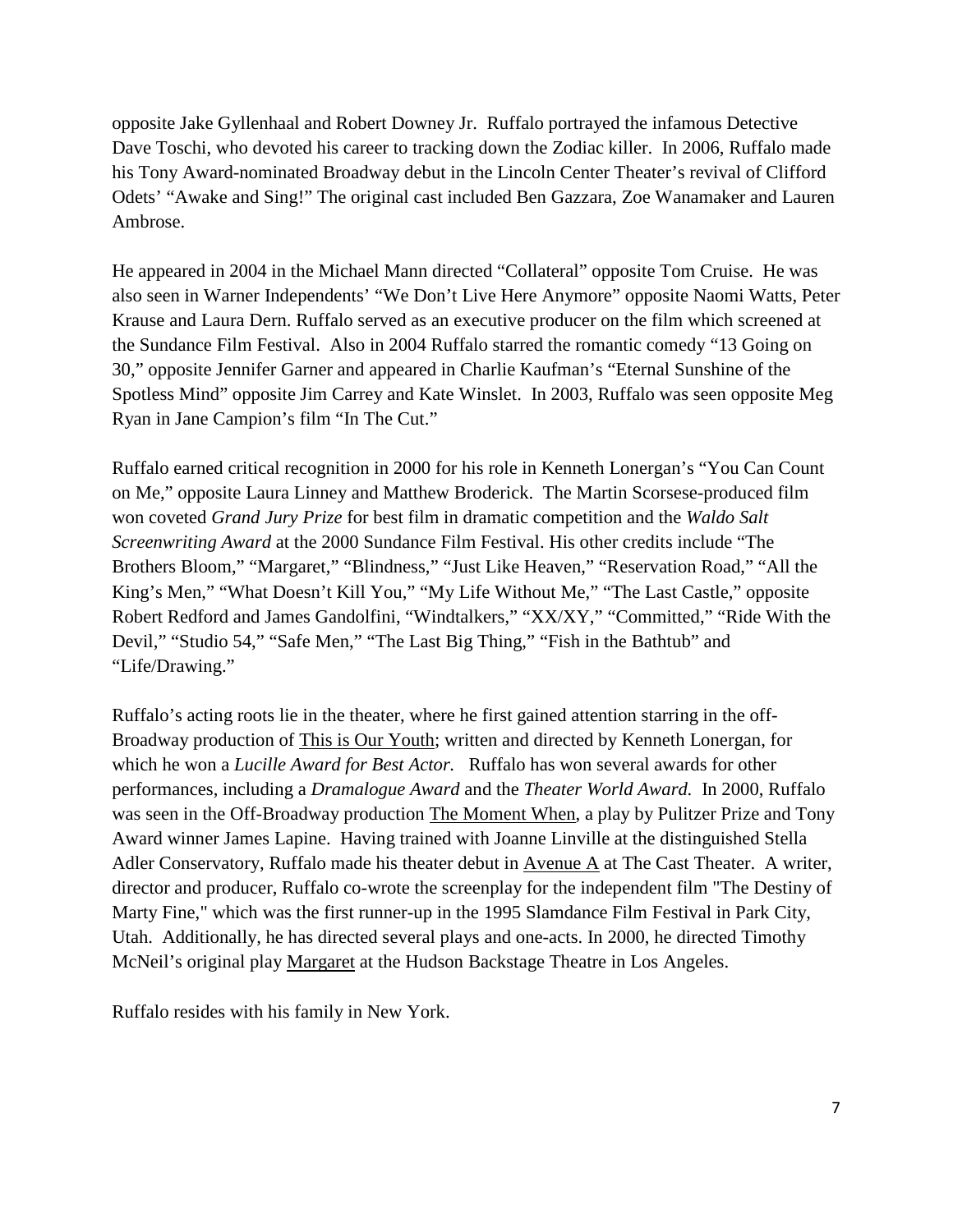**ZOË SALDANA (Maggie Stuart)** is the epitome of a true star in Hollywood, and has built her reputation as a versatile and respected actress by choosing roles that she feels passionately about.

Saldana is well known in her starring role as 'Neytiri' in 2009's blockbuster and most talked about film, "Avatar," James Cameron's sci-fi thriller, co-starring Sigourney Weaver and Sam Worthington. "Avatar" has quickly become the highest grossing film of all time winning the 2010 Golden Globe for Best Director and Best Picture. "Avatar" went on to receive a total of nine 2010 Academy Awards nominations, including Best Picture.

In 2009, Saldana's fame grew to new levels when she starred in J.J. Abram's blockbuster actionsci-fi film "Star Trek," which went on to receive four 2010 Academy Awards nominations. Saldana played 'Nyota Uhura' opposite Chris Pine, Zachary Quinto, Eric Bana and Winona Ryder.

Saldana's other film credits include "The Losers," "Death At A Funeral," "Vantage Point," "Haven," "Guess Who," "Pirates of the Caribbean: The Curse of the Black Pearl," "The Terminal," "Dirty Deeds," "Temptation" and "Constellation," "Get Over It," "Crossroads," "Snipes," "Drumline," and her breakout film role in "Center Stage." Her television credits include appearances on the WB's "Keeping It Real," and NBC's "Law & Order."

In 2004, Saldana accepted the Young Hollywood "One to Watch" award, presented by Movieline Magazine, for her performance in "The Terminal." She then went on to grace the cover of ELLE in 2009 as one of the magazine's top "Women in Hollywood," as well as the cover of GLAMOUR as one of the magazine's "Women of the Year." To finish off the year, Saldana was named as MaxMara's "Face of the Future," Glamour UK's "Film Actress of the Year" for 2010, and also became the new face of Calvin Klein Underwear and Calvin Klein Envy.

Saldana's work includes the starring role in the action film "Colombiana", where she played a young woman who, after witnessing her parents' murders, becomes a stone-cold assassin, and the drama "The Words" costarring Bradley Cooper, Olivia Wilde and Jeremy Irons. Earlier this year, Saldana wrapped shooting for the Nina Simone biopic, "Nina". Saldana starred in the second installment of the franchise "Star Trek Into Darkness" directed by JJ Abrams with Chris Pine, Benedict Cumberbatch and Zachary Quinto. Saldana was seen in, "Out of the Furnace" with Christian Bale, Casey Affleck, Woody Harrelson and Forest Whitaker directed by Scott Cooper ("Crazy Heart"). She will starred in Guillaume Canet's drama "Blood Ties" co starring Clive Owen, Marion Cotillard and Billy Crudup*.* Saldana recently appeared in the Marvel film, "Guardians of the Galaxy" playing the role of comic book heroine, Gamora who is described as "the most lethal assassin in the galaxy".

Saldana was born and raised in New York. She currently resides in Los Angeles.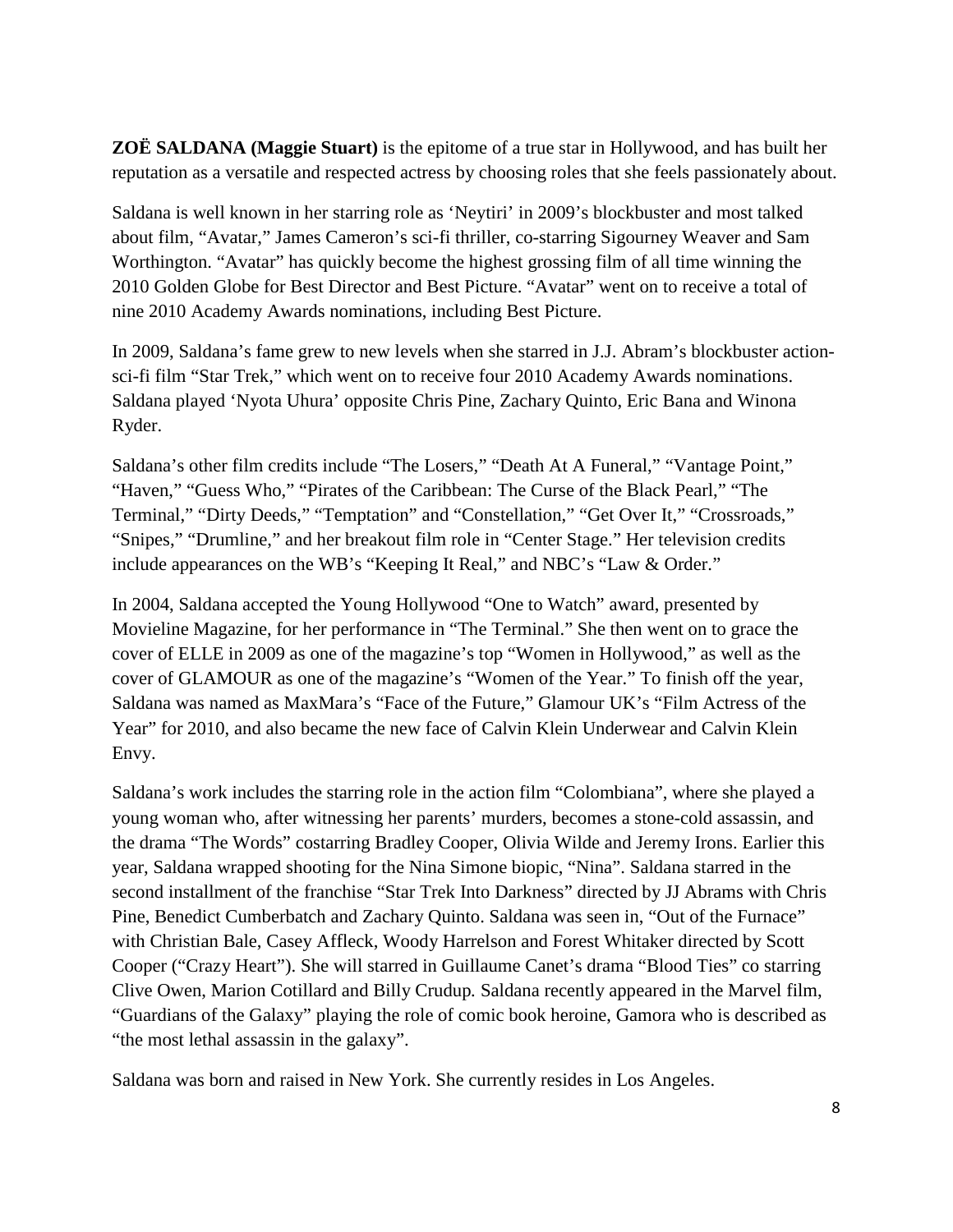**IMOGENE WOLODARSKY (Amelia Stuart)** was President of her elementary school and a founding member of The Friendly Fifth Graders, whose mission is to help younger kids who look lonely or scared on the playground. She is currently a seventh-grader, in training to break the 8-minute mile. "Infinitely Polar Bear" is her first film.

**ASHLEY AUFDERHEIDE (Faith Stuart):** Beginning her career with Ford Models at the age of three, actress and model Ashley Aufderheide has been a part of national print and television campaigns for brands including Ralph Lauren, Target, Macys, Bank of America, GAP, McDonalds, Saks, Avon, Martha Stewart and Juicy Couture. At age 9, she makes her feature film debut in"Infinitely Polar Bear."

Competent in English, French and Spanish, education plays an important role for Ashley, as does her passion for chess. In 2012, she helped lead her school's chess team to claim the title of the number one girls (aged 8 and under) chess team in America. She is also an avid flutist and has recently taken on a public servant commitment to perform flute concerts at senior facilities in her home state of Connecticut.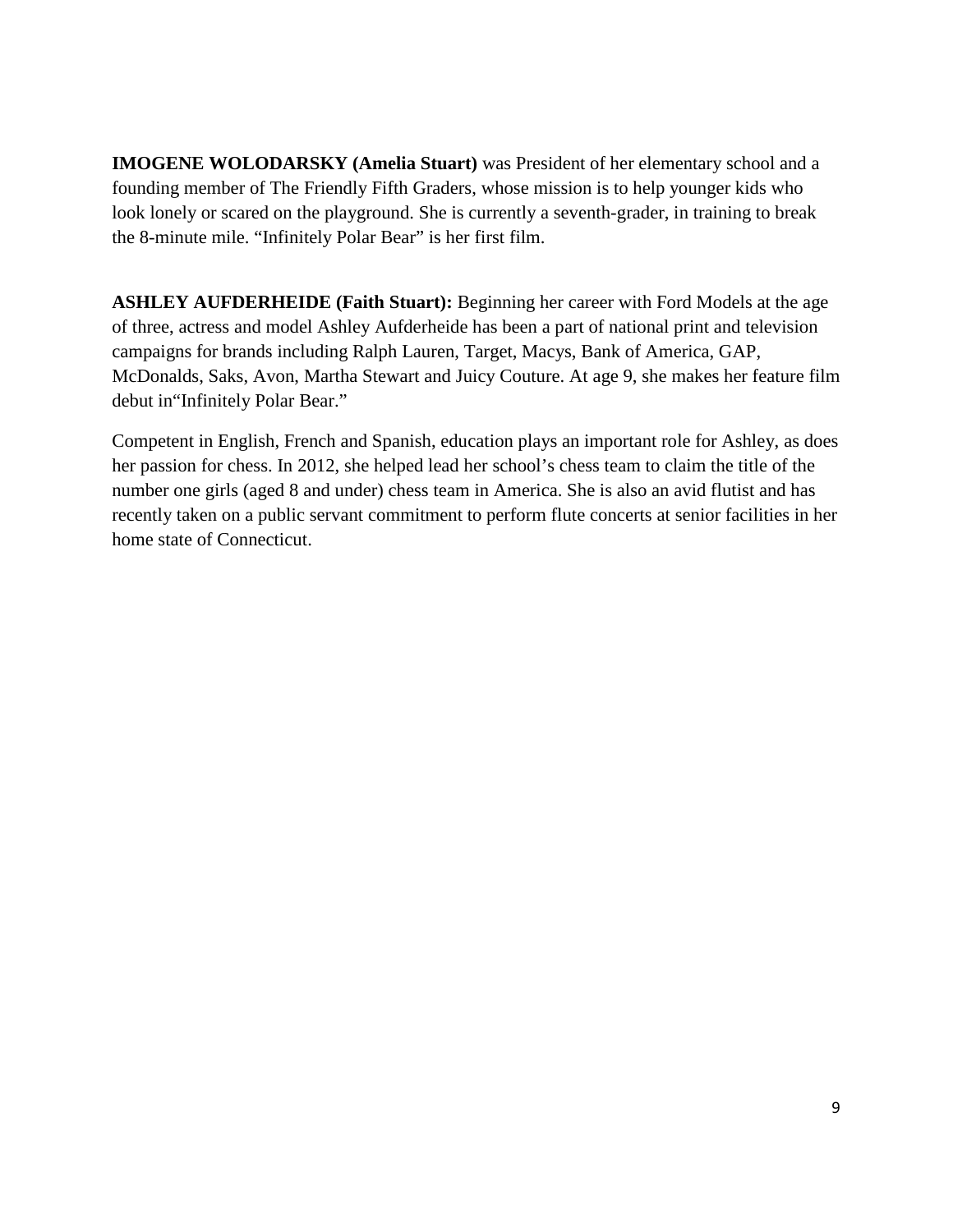## ABOUT THE FILMMAKERS

**WALLY WOLODARSKY (Producer)** has written for movies and television for over 25 years. He began his career on "The Tracy Ullman Show." He received an Emmy for his work. Wally was an original writer and producer on "The Simpsons" for the first four seasons, where he won his second Emmy. Wally wrote and directed his first film, "Coldblooded," in 1994. "Coldblooded" premiered at the 1995 Sundance Film Festival in the U.S. Dramatic Competition. Wally has gone on to direct two more feature films, "Sorority Boys" and "Seeing Other People." He co-wrote "Seeing Other People" with his wife Maya Forbes. Together they have written numerous feature films including "Monsters vs. Aliens" and "Diary of a Wimpy Kid: Dog Days*."* "Infinitely Polar Bear" is the first feature he has produced. Wally has also appeared as an actor in several movies including "Rushmore," "The Darjeeling Limited," "Fantastic Mr. Fox," and "The Grand Budapest Hotel" and is currently available at a moment's notice if you have a part for him.

**BENJI KOHN (Producer)** is a co-founder of and partner at Paper Street Films. Over the last six years, Benji has produced nine films, including: Tony Kaye's "Detachment" (starring Adrien Brody, Christina Hendricks, James Caan, and Lucy Liu); 2012 Sundance Opening Night Film, "Hello, I Must Be Going" (directed by Todd Louiso; starring Melanie Lynskey and Blythe Danner); 2010 Sundance Audience Award winner "happythankyoumoreplease" (directed by Josh Radnor; starring Radnor, Malin Akerman, and Kate Mara); Werner Herzog's "My Son, My Son, What Have Ye Done?" (starring Michael Shannon, Willem Dafoe, and Chloe Sevigny); and 2009 Sundance competition film "Peter and Vandy" (directed by Jay DiPietro, starring Jason Ritter and Jess Weixler). "Infinitely Polar Bear" is Benji's fifth film at Sundance and fourth film to premiere In Competition.

Prior to co-founding Paper Street, Benji lived in Hong Kong and worked in international high finance for 6 years at Bear Sterns as part of their strategic proprietary group that invested firm capital into emerging markets. He was highly regarded for his ability to identify countries and sectors that were on the cusp of dramatic growth, such as Brazil, China, Korea, and India.

**BINGO GUBELMANN (Producer)** is a co-founder of and partner at Paper Street Films. Over the last six years, Bingo has produced ten films, including: Tony Kaye's "Detachment" (starring Adrien Brody, Christina Hendricks, James Caan, and Lucy Liu); 2012 Sundance Opening Night Film, "Hello, I Must Be Going" (directed by Todd Louiso; starring Melanie Lynskey and Blythe Danner); 2010 Sundance Audience Award winner "happythankyoumoreplease" (directed by Josh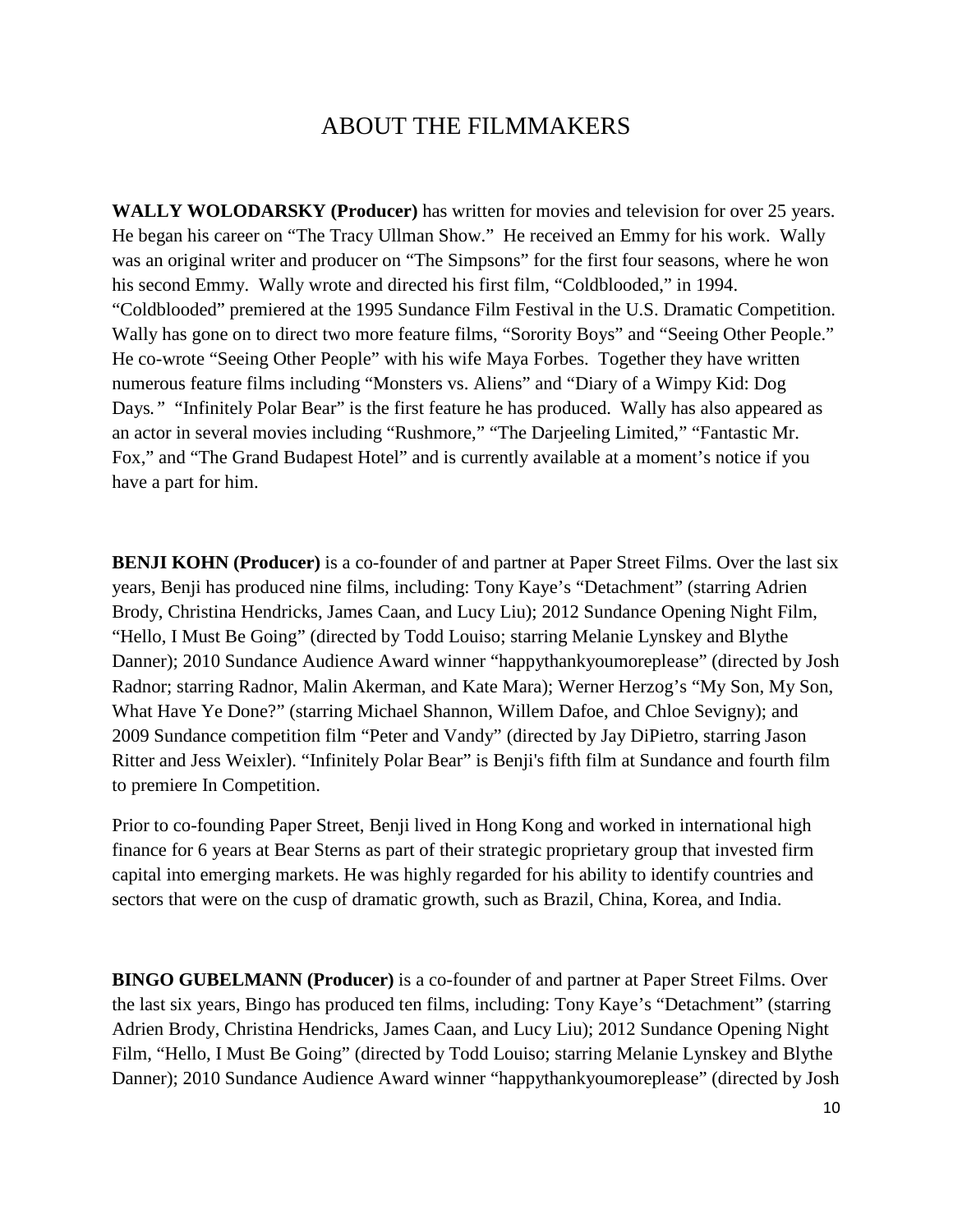Radnor; starring Radnor, Malin Akerman, and Kate Mara); Werner Herzog's "My Son, My Son, What Have Ye Done?" (starring Michael Shannon, Willem Dafoe, and Chloe Sevigny); and 2009 Sundance competition film "Peter and Vandy" (directed by Jay DiPietro, starring Jason Ritter and Jess Weixler). "Infinitely Polar Bear" is Bingo's sixth film at Sundance and fifth film to premiere In Competition.

Before co-founding Paper Street, Bingo produced the Emmy-nominated documentary "Born Rich," teaming up with renowned documentarian Jamie Johnson ("The One Percent") on the project. The film, which premiered at Sundance, explores the lives of various children of the filthy rich and was picked up by HBO, where it has aired ever since.

Bingo is prone to having trouble hearing, due to his thick, luxurious hair.

**SAM BISBEE (Producer)** is a founding partner of Park Pictures Features, the feature film division of acclaimed commercial production company Park Pictures. Sam produced "The New Tenants" which won the Academy Award in 2010 for Live Action Short and followed with Sundance 2012 Award winner, "Robot and Frank," distributed by Sony/Goldwyn. Sam has since completed two features in 2013: "Infinitely Polar Bear" (directed by Maya Forbes and starring Mark Ruffalo and Zoe Saldana) and "God's Pocket" (directed by John Slattery and starring Philip Seymour Hoffman, Christina Hendricks, Richard Jenkins and John Turturro). Both films were selected as part of the Dramatic Competition at the 2014 Sundance Film Festival.

As a singer/songwriter/composer and record producer, he has recorded and released 5 critically acclaimed albums on four record labels, and performs regularly in New York City. Sam is also signed to a publishing deal by Nettwerk, and his songs have been featured on numerous television shows and films: "Damages", "Private Practice", "Victorious" and "Life Unexpected" to name a few. Sam has composed the score for four feature length films and numerous shorts, as well as the music for over 20 commercials, including his remake of "Hanging on the Telephone" for AT&T, which featured Cat Power.

**GALT NIEDERHOFFER (Producer)** is a New York-based film producer and novelist. She has written three novels, published by St Martin's Press, and produced over twenty independent films. Eleven of these films premiered, won awards and sold at the Sundance Film Festival, including "The Kids are All Right," "Robot and Frank," "Grace is Gone," "Great World of Sound" and "Hurricane Streets". At this year's Sundance Film Festival she represented three films in competition: "Infinitely Polar Bear," "God's Pocket," and "Jamie Marks is Dead."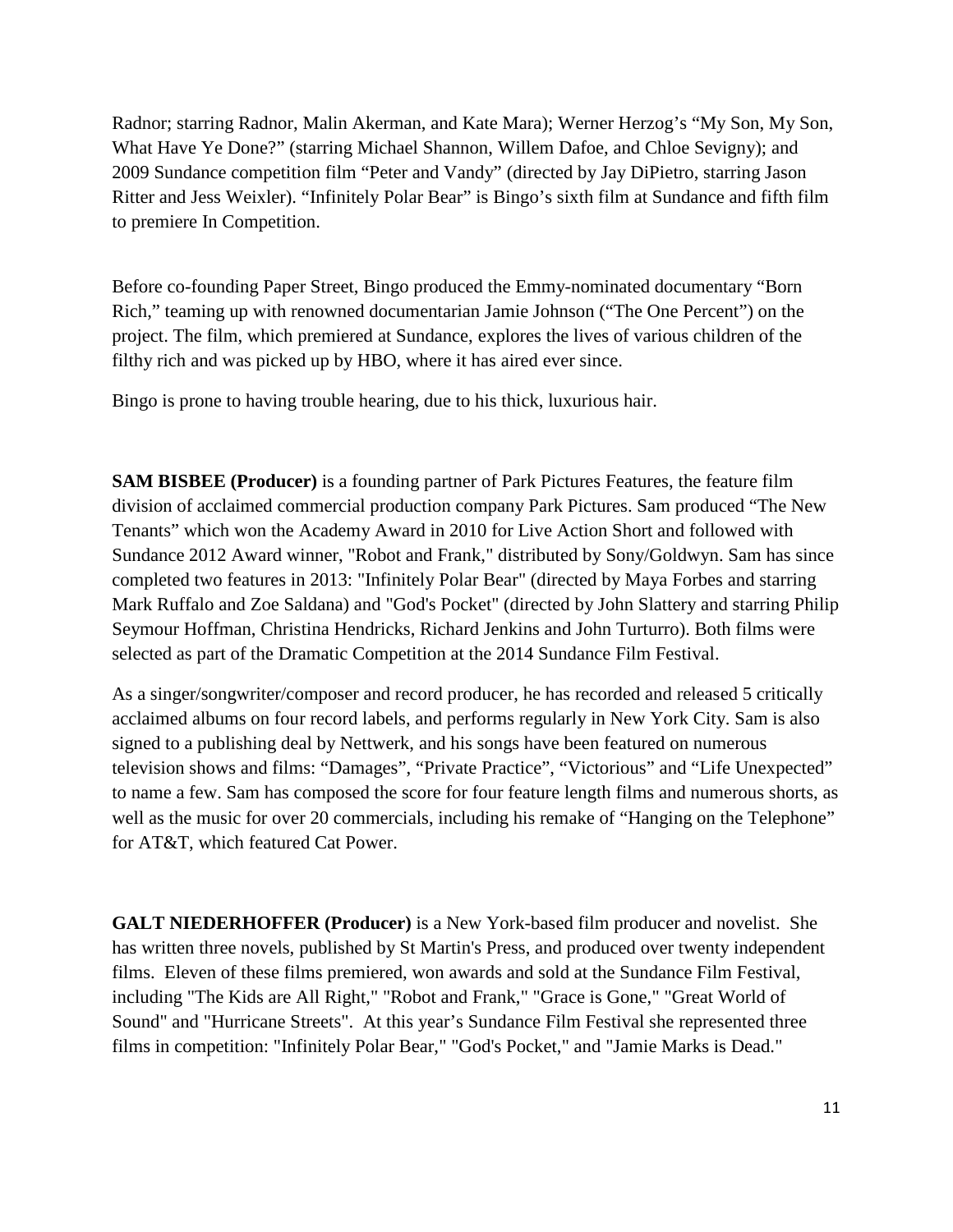**J.J. ABRAMS (Executive Producer)** is the founder and President of Bad Robot Productions, which he runs with his producing partner Bryan Burk. Formed in 2001, Bad Robot is partnered with Paramount Pictures and Warner Bros. Studios, and has produced films and television series such as "Cloverfield," "Star Trek," "Morning Glory," "Super 8," "Mission Impossible: Ghost Protocol," ABC's "Alias" and "Lost," Fox's "Fringe," and CBS's "Person of Interest."

Born in New York and raised in Los Angeles, Abrams attended Sarah Lawrence College. In years following, he wrote or co-wrote such films as "Regarding Henry," "Forever Young," "Armageddon," and "Joy Ride."

In 1998, Abrams co-created his first television series "Felicity" with collaborator and long-time friend Matt Reeves. Abrams served as Executive Producer for the series' four-season run on The WB. Additionally, Abrams created and executive produced "Alias" for ABC, and co-created and executive produced ABC's "Lost" with Damon Lindelof.

In 2006, Abrams directed his first feature film, "Mission: Impossible 3." His second feature directorial effort "Star Trek" was released in May 2009. "Super 8," written and directed by Abrams, and produced by Abrams, Burk and Steven Spielberg, was released in June 2011. His most recent effort, "Star Trek Into Darkness," was released in May 2013. Abrams is currently working on the next installment in the Star Wars saga.

In 2005, Abrams received Emmy Awards for Outstanding Directing in a Drama Series for the "Lost" pilot as well as Outstanding Drama Series for "Lost." He also received Emmy nominations for his "Alias" and "Lost" pilot scripts. In addition, Abrams composed the theme music for "Alias," "Fringe," "Lost," "Person of Interest," "Revolution," "Almost Human," and he co-wrote the theme song for "Felicity."

Abrams presently serves as Executive Producer of CBS's "Person of Interest," Fox's "Almost Human," NBC's "Revolution," and upcoming, "Believe."

Abrams and his wife, Katie McGrath, live in Los Angeles with their children: Henry, Gracie and August.

**BRYAN BURK (Executive Producer)** a graduate of USC's School of Cinema-Television, began his career working with producers Brad Weston at Columbia Pictures, Ned Tanen at Sony Pictures and John Davis at Fox. In 1995, Burk joined Gerber Pictures, where he helped develop TNT's Emmy-nominated "James Dean."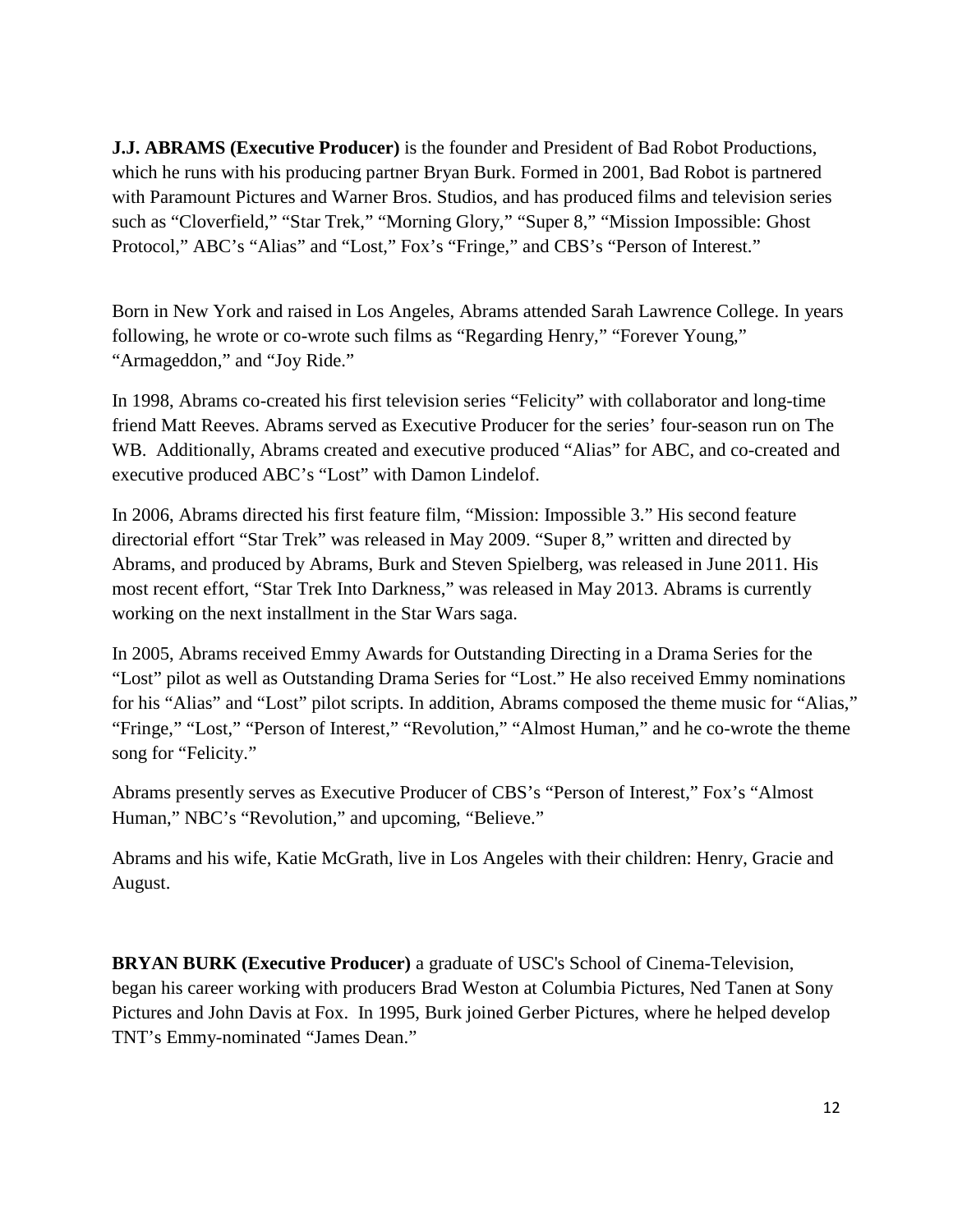In 2001, Burk joined J.J. Abrams on ABC's Emmy-winning "Alias," where he served as a coproducer. Concurrently, Burk and Abrams formed Bad Robot Productions at Touchstone Television (and later Warner Bros. Television), where they went on to executive-produce a number of critically acclaimed shows, including ABC's "Lost," FOX's "Fringe," CBS's "Person of Interest," and NBC's "Revolution." This season, they are executive producing two new series with NBC's "Believe" and FOX's "Almost Human."

Burk and Abrams continued their partnership with Paramount Pictures, where they produced "Cloverfield," "Star Trek" and "Morning Glory" — as well as "Super 8" with Steven Spielberg and "Mission: Impossible - Ghost Protocol" with Tom Cruise. Burk and Abrams recently released "Star Trek Into Darkness", which they produced with Damon Lindelof, Alex Kurtzman and Roberto Orci, and are currently working on the next installments in the Mission Impossible franchise and Star Wars saga.

On a good day, Bryan is 20 pounds overweight.

**AUSTIN STARK (Executive Producer)** is a writer, director, and producer. He is a founder of the New York City film production and finance company, Paper Street Films.

Over the last six years, Austin has produced nine films, including: Tony Kaye's "Detachment" (starring Adrien Brody, Christina Hendricks, James Caan, and Lucy Liu); 2012 Sundance Opening Night Film, "Hello, I Must Be Going" (directed by Todd Louiso; starring Melanie Lynskey and Blythe Danner); 2010 Sundance Audience Award winner "happythankyoumoreplease" (directed by Josh Radnor; starring Radnor, Malin Akerman, and Kate Mara); Werner Herzog's "My Son, My Son, What Have Ye Done?" (starring Michael Shannon, Willem Dafoe, and Chloe Sevigny); and 2009 Sundance competition film "Peter and Vandy" (directed by Jay DiPietro, starring Jason Ritter and Jess Weixler). "Infinitely Polar Bear" is Austin's fifth film at Sundance and fourth film to premiere In Competition.

Before co-founding Paper Street Films, Austin began his career working in development for Cary Woods at Independent Pictures, and then with Academy Award-winning producer Martin Richards ("Chicago"). During this time, Richards's outfit, The Producer's Circle, hired Austin to write the sequel to "The Boys from Brazil" and the Holocaust drama, "The Stranger from Belmont Park" (both of which are in development).

**JACKIE KELMAN BISBEE (Executive Producer)** is the managing director and co-owner of Park Pictures, an award winning commercial and film production company with offices in New York, Los Angeles, and London. Since its inception in 1998, Park has garnered an impressive